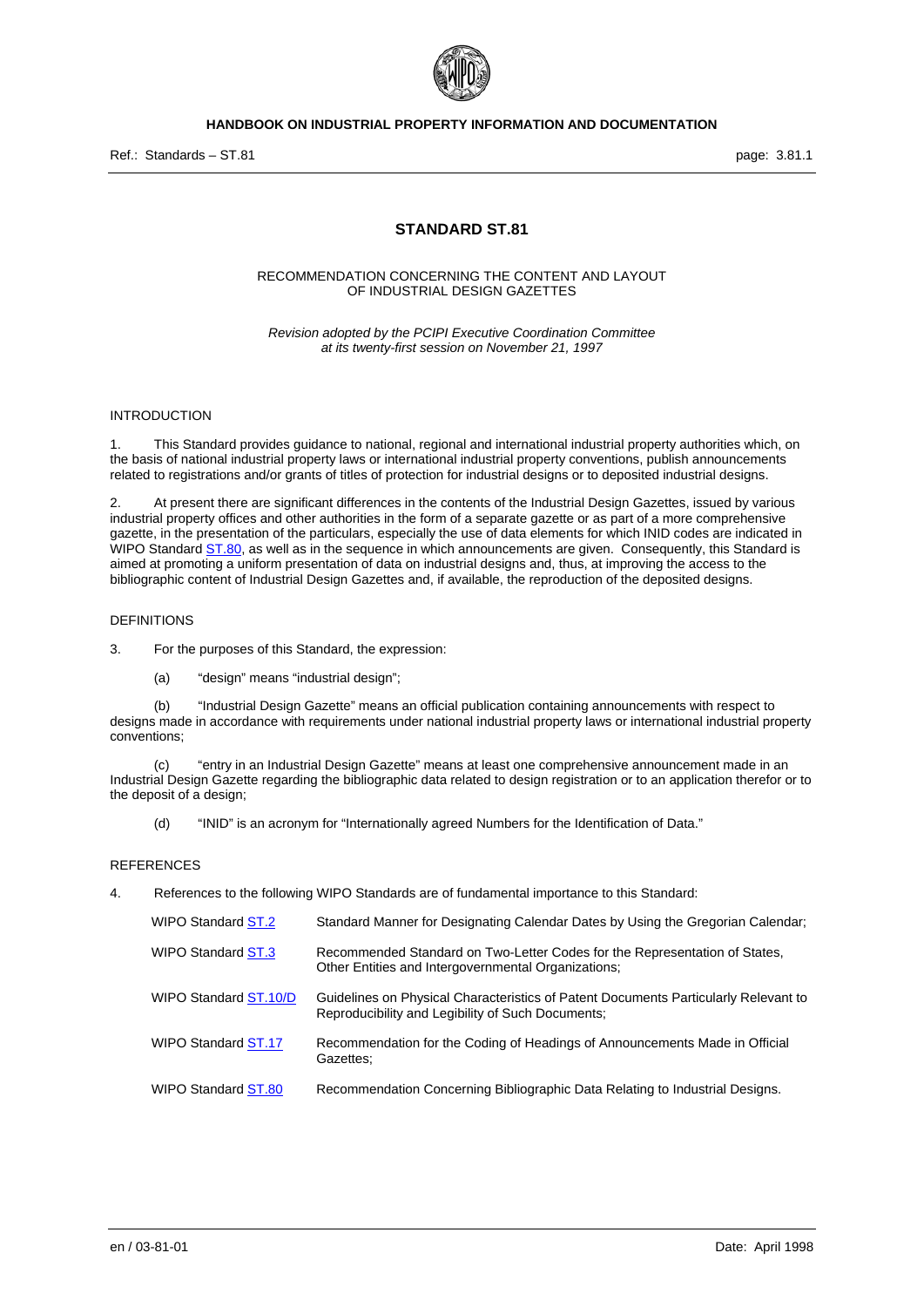

## **HANDBOOK ON INDUSTRIAL PROPERTY INFORMATION AND DOCUMENTATION**

Ref.: Standards – ST.81 page: 3.81.2

#### RECOMMENDATION

#### *Format of Industrial Design Gazettes*

The format of an Industrial Design Gazette should be A4, that is 297 mm x 210 mm. If the format A4 is not applied, it is recommended that the format used should not exceed the above-mentioned format in either of its dimensions.

#### *Contents and Layout of Industrial Design Gazettes*

6. The following should be indicated on the outside front cover of the Industrial Design Gazette:

(a) the name of the Industrial Design Gazette;

(b) the name of the national, regional or international authority the announcements of which are contained in the Industrial Design Gazette;

(c) the year, by four digits, and the number of the Industrial Design Gazette with the date of publication in accordance with the provisions set out in WIPO Standard ST.2;

(d) the first and last numbers of announcements concerning registrations or deposits of designs, made during the period in question, if such announcements are given in the Industrial Design Gazette;

(e) the Table of Contents.

The numbers referred to under subparagraph (d), above, are to be indicated only when the numbers constitute a coherent and complete set. When the entries to be given under subparagraph (e), above, cannot be included on the outside front cover, the Table of Contents can be situated on the outside back cover or on the first inside page.

7. The sequence of chapters in which announcements are given in Industrial Design Gazettes should conform to the sequence of the official procedure regarding the registration or deposit of designs.

8. The announcements concerning renewals of registrations or deposits of designs and of the different sorts of changes in the legal status of a registered design or the deposit of a design can be given following the data mentioned in paragraph 7, above.

9. The codes to identify various headings of announcements in Official Gazettes provided for in WIPO Standard ST.17 should be indicated.

10. The announcements referred to under paragraphs 7 and 8, above, may contain:

(a) merely bibliographic data or

(b) bibliographic data and a reproduction of the design in the form of a photographic or other graphic representation.

If the deposit includes more than one design, each of them should be identified by a different number or letter. Where the same article is represented from different angles, the identifications of the respective representations should be linked, e.g., 1.1, 1.2, 1.3, etc., for the first article; 2.1, 2.2, 2.3, etc., for the second article; and so on.

12. The bibliographic data of the announcements referred to under paragraph 10, above, should be preceded by INID codes provided for in WIPO Standard ST.80. They should be presented in accordance with the guidelines laid down in paragraphs 10 to 17 of that Standard.

13. The announcements of registrations or deposits of designs should appear either in the order of the International Classification for Designs (Locarno Classification) or a national classification of designs, or in the order in which the designs were registered or deposited.